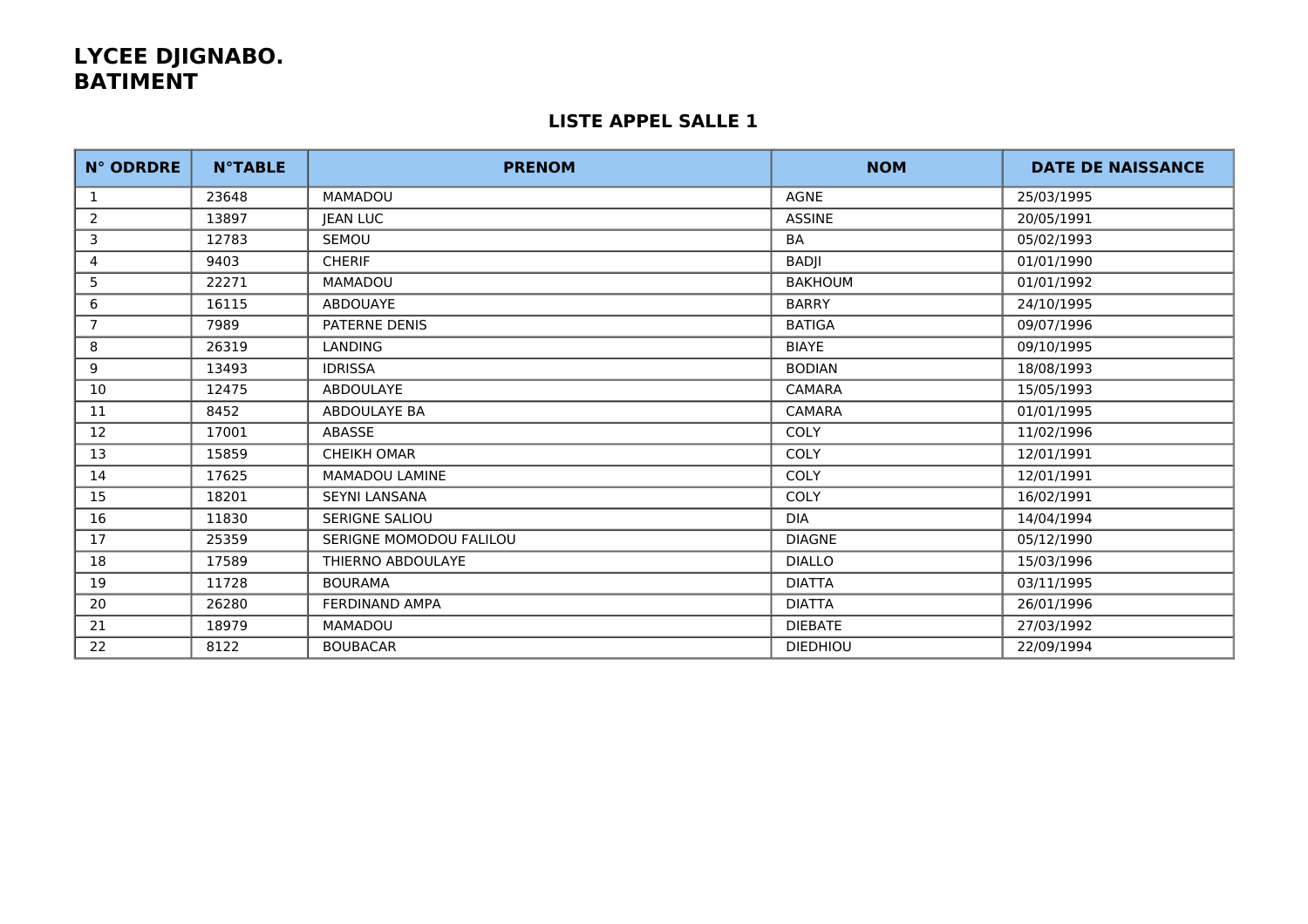# **LYCEE DJIGNABO. BATIMENT**

### **LISTE APPEL SALLE 2**

| <b>N° ODRDRE</b> | <b>N°TABLE</b> | <b>PRENOM</b>                | <b>NOM</b>      | <b>DATE DE NAISSANCE</b> |
|------------------|----------------|------------------------------|-----------------|--------------------------|
| 23               | 21909          | <b>OUSMANE</b>               | <b>DIEDHIOU</b> | 03/04/1996               |
| 24               | 10747          | <b>THEODOR VICTOR</b>        | <b>DIEDHIOU</b> | 17/12/1995               |
| 25               | 4549           | ALASSANE                     | <b>DIEME</b>    | 13/04/1993               |
| 26               | 21777          | ABLAYE                       | <b>DIOIF</b>    | 05/04/1990               |
| 27               | 26306          | <b>SEBASTIEN TITISSE</b>     | <b>DIOUF</b>    | 08/05/1994               |
| 28               | 19164          | LANSANA                      | <b>DJIBA</b>    | 27/02/1996               |
| 29               | 22362          | <b>OUDY</b>                  | <b>DJIBA</b>    | 06/08/1990               |
| 30               | 9303           | <b>DAOUR</b>                 | <b>FALL</b>     | 13/12/1996               |
| 31               | 4231           | <b>OUSMANE</b>               | <b>FATY</b>     | 25/12/1995               |
| 32               | 3068           | CHEIKH AMADOU BAMBA          | FAYE            | 10/12/1989               |
| 33               | 15431          | <b>OUSMANE</b>               | <b>FAYE</b>     | 13/05/1991               |
| 34               | 12777          | ALASSANE                     | GASSAMA         | 13/03/1994               |
| 35               | 25753          | EL HADJI MOUHAMADOU FADHILOU | <b>GUEYE</b>    | 02/12/1996               |
| 36               | 22871          | ABDOURAHMANE                 | <b>KANDE</b>    | 08/02/1992               |
| 37               | 21303          | <b>OUSMANE</b>               | MANE            | 26/09/1992               |
| 38               | 4075           | <b>FIDELE</b>                | <b>MANGA</b>    | 05/03/1990               |
| 39               | 19102          | <b>JACQUES HABIB</b>         | <b>MANGA</b>    | 28/08/1994               |
| 40               | 14547          | HERVÉ MAXIME                 | <b>MANGOU</b>   | 16/10/1992               |
| 41               | 15646          | <b>JEAN</b>                  | <b>MANSALY</b>  | 14/07/1989               |
| 42               | 2424           | ABDOU KARIM                  | MANÉ            | 12/03/1995               |
| 43               | 19229          | <b>NOUHA ERNEST</b>          | MANÉ            | 15/10/1995               |
| 44               | 23644          | <b>ABDOULAYE</b>             | MASSALY         | 09/09/1993               |